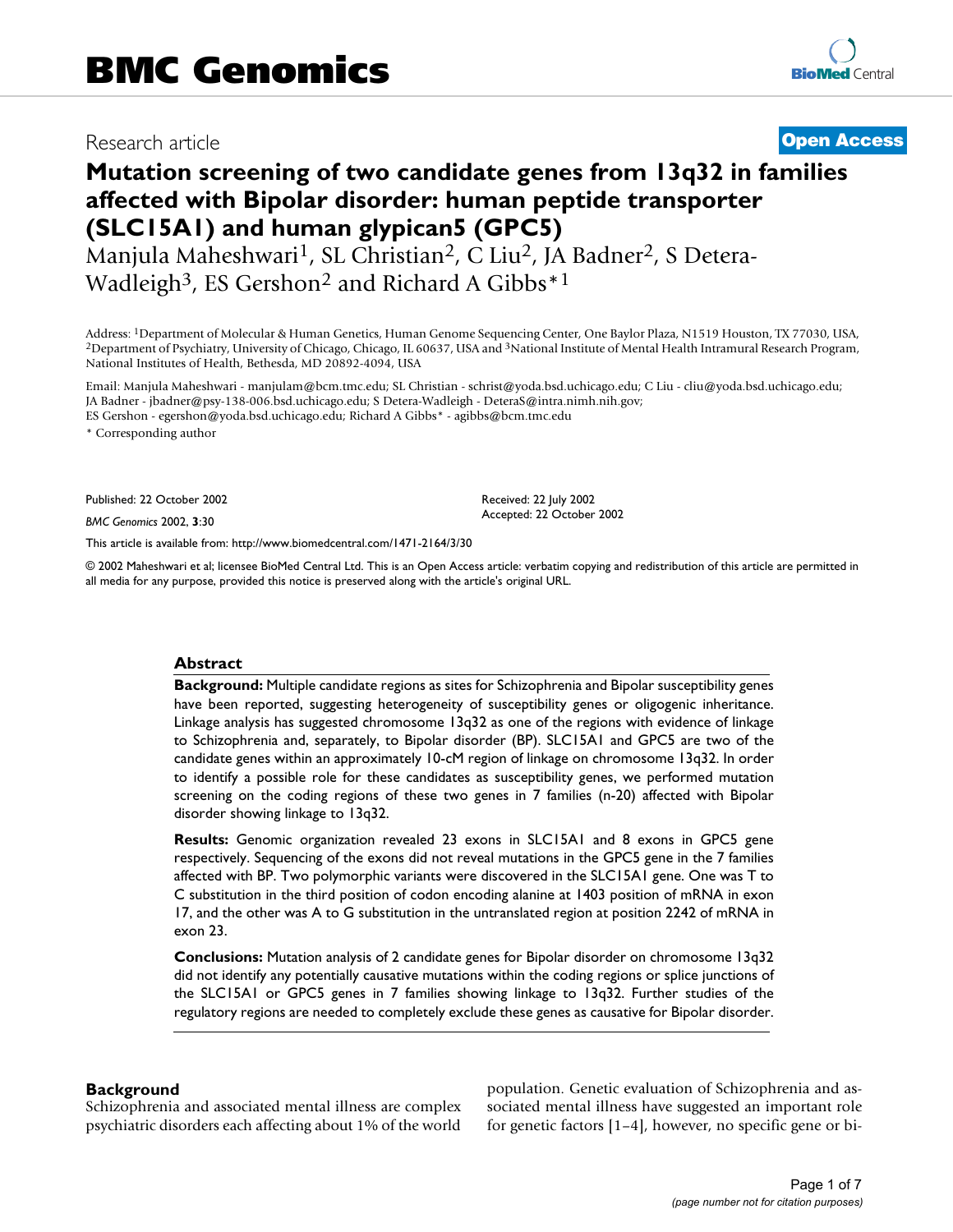ological marker has yet been identified. Genome scans have mapped several loci in various ethnic groups. Replications of these scans were positive in some cases and negative in others [2,5,6]. These data as well as reports of the specific candidate genes beginning to be identified implicate genetic heterogeneity of susceptibility genes [7,8] and also sex specific differences [9] in the molecular basis of disease phenotype. Linkage analyses of all published genome scans, for Schizophrenia genes, have identified chromosome 13q32 as one of the regions with evidence of linkage to Schizophrenia. In independent genome scans, Bipolar disorder has also shown linkage to this region [10–13]. The linkage region for both disorders spans approximately 10 cM on chromosome 13q32-q33 [14]. The region between D13 S71 and D13S274 showed linkage to Bipolar disorder based on a whole genome scan with an average marker spacing of ~6 cM on 13q32. Fine mapping of this region, using nine additional markers, with an average spacing of 0.9 cM confirms the evidence of linkage to 13q32 around markers D13S79-D13S225 [15]. Association analyses with GASSOC TDT and ASPEX /Sib\_tdt showed linkage disequilibrium signals with several markers, including D13S280 which need follow up by typing more markers in the region in a larger sample size [15]. Meta analysis of whole-genome linkage scans further strengthens the susceptibility locus of BP on chromosome 13q32 [13]. All these studies clearly point towards further efforts in the identification of susceptibility genes for this disorder. Based on evidence of linkage, a comprehensive linkage map was developed around this region [14]. Complete annotation of this region may include as many as 200 genes. One approach to identify susceptibility locus is to use the candidate gene approach. Studies are underway at our center to identify susceptibility variants by mutation screening of candidate genes in this region on a small series of Bipolar families showing linkage to 13q32. For the present study we have selected two candidate genes viz. human peptide transporter (SLC15A1) and human glypican5 (GPC5) for mutation screening from this region.

SLC15A1 is an intestinal oligopeptide transporter also referred to as HPEPT1 that belongs to solute carrier family15. It is expressed in intestine, kidney, liver and brain [16]. The function of SLC15A1 is to absorb and transport small peptides [17,18]. The efficiency of absorption and transportation of L DOPA and its metabolite dopamine, which are neurotransmitter candidates, is increased by SLC15A1 [19]. Therefore, it is an important potential gene for future drug design, delivery, and targeting [20].

GPC5 belongs to the cell surface heparan sulfate proteoglycan family and is expressed in limb, kidney, developing central nervous system and brain tissue [21,22]. In

vertebrates 6 glypican family members belonging to the proteoglycan family have so far been characterized [23]. Although there is a high degree of conservation of polypeptide sequence among family members, they are localized to different chromosomes. Glypican5 is structurally correlated to glypican3 and localized to chromosome 13q32. Deletion of the 13q region is associated with human 13q syndrome, a developmental disorder [24]. Some of the proteoglycans play important functional roles in neurogenesis, axon guidance, synapse development [25], and cellular growth and differentiation [26,27,23]. Mutations in GPC3 cause Simpson-Golabi-Behmel syndrome [28,29], however, no mutations were detected in the GPC5 and GPC6 genes [30]. The glypican1 gene has been suggested to be a good candidate for brachydactyly type E [31]. Given that, GPC5 is highly expressed in brain and mutations in other genes of the glypican families are associated with developmental disorder; GPC5 could be a potential candidate gene for Bipolar disorder.

In order to identify a possible role for these candidates (SLC15A1 & GPC5) as susceptibility genes, we performed mutation screening of the coding regions in 7 families (n = 20) affected with Bipolar disorder showing linkage to 13q32. First, the accurate gene structure of SLC15A1 & GPC5 was defined by analysis of the available draft human genomic sequence. Next, PCR primers and conditions for amplification and sequencing of each exon were developed and sequencing was performed.

# **Results**

# *Genomic structure*

[We determined genomic structure of both the genes by](http://www.ncbi.nlm.nih.gov/) aligning cDNA sequences with available human draft genomic sequences http://www.ncbi.nlm.nih.gov/. The entire SLC15A1 gene was represented in one BAC clone sequence AL357553 and GPC5 in 6 BAC clone sequences. Alignment of SLC15A1 cDNA sequence (accession number U21936) with the genomic sequence (accession no. AL357553) revealed that it is a large gene with a coding sequence of 3105 bp long, having 23 exons spread over ~68.85 kb of genomic sequence. The splice junctions follow the GT/AG rule (Table [1](#page-2-0)).

Alignment of GPC5 cDNA (accession number U66033) with the working draft sequence revealed a genomic organization of 8 exons, which was represented in 6 BAC clone sequences. The coding sequence of GPC5 gene is 2558 bp long and encodes 572 amino acids. The first two exons of the GPC5 gene are present in BAC clone accession number AL138714, exons 3,4,5 in AC027429, exon 6 in AL162456, exon 7 in AL163537 and exon 8 in AL157363 (Table 2). Most of the splice junctions follow the GT/AG rule.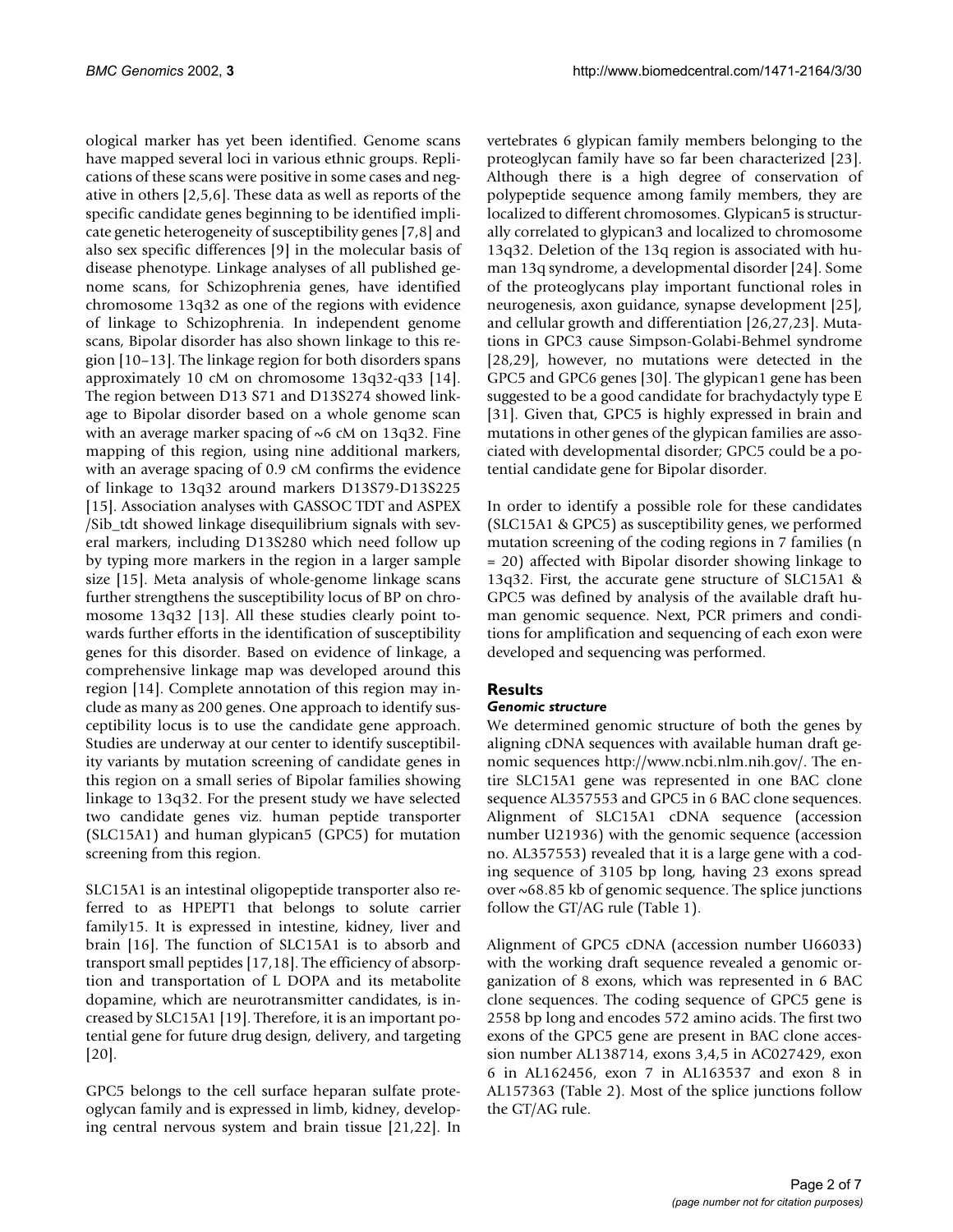| Exon            | cDNA bp<br><b>Position</b> | <b>Exon Size</b> | <b>Intron-Exon Junctions</b> |                                 |           | Intron Size bp | <b>Intron Phase</b> |
|-----------------|----------------------------|------------------|------------------------------|---------------------------------|-----------|----------------|---------------------|
|                 |                            |                  | Intron 3'                    | Exon                            | Intron 5' |                |                     |
|                 | $2 - 61$                   | 61               |                              | CACCTGCCATGGgtacgctc            |           | $>25$ kb       |                     |
| 2               | $61 - 77$                  | 16               |                              | tcttttagGAATGTTCACACgtgagtac    |           | 394            | 2                   |
| 3               | $78 - 159$                 | 81               |                              | tgtcgaAGTTTCTTTTGCGAGgtaactgta  |           | 102            |                     |
| 4               | 158-302                    | 144              |                              | tgcaaaagCAATCCGTTCAAgtgagtgc    |           | 2091           | 2                   |
| 5               | 302-422                    | 120              |                              | aaacacagGACCATGCACGTgtgagttg    |           | 2008           | 2                   |
| 6               | 422-522                    | 100              |                              | tttcccagGGTGCTGGCCAGgtaagggt    |           | 215            | 0                   |
| 7               | $519 - 611$                | 92               |                              | cattgcagGAGAAATCAGAGgtaagaga    |           | 2173           | 2                   |
| 8               | 611-696                    | 85               |                              | ctccccagTTCAACCCCTGAgtaagtgg    |           | 3277           |                     |
| 9               | 697-779                    | 82               |                              | ctatctagTTGTGTATCGGTgtaagtat    |           | 3294           | O                   |
| 10              | 780-867                    | 87               |                              | ttccttcagTTTGCCTACGATgtaagtaac  |           | 554            | 0                   |
| п               | 867-957                    | 90               |                              | aactacagGAGCGGCAGCAGgtaatgtg    |           | 1940           | 0                   |
| 12              | 955-1002                   | 47               |                              | atttttaagGGCTCCGAAATCgtaagtttg  |           | 92             | 0                   |
| 13              | 1002-1034                  | 32               |                              | tctttttagGGAGCTATGCAGgtagaagac  |           | 77             | 0                   |
| $\overline{14}$ | 1030-1123                  | 93               |                              | cctctgcagACCGTGTTTCAC gtaggttga |           | 801            | 2                   |
| 15              | 1120-1205                  | 85               |                              | tgccatcagCTCCTTATCGATgtgagttgt  |           | 2433           | 0                   |
| 16              | 1206-1325                  | 119              |                              | tttgctcagAAAACTTCTCAAgtaagtaga  |           | 1699           | 0                   |
| 17              | 1326-1476                  | 150              |                              | ctctatagACAAATCAGGTGgtaagtgtg   |           | 1755           | 2                   |
| 18              | 1472-1522                  | 50               |                              | tctctcagGTAAAGAATCAGgtatgtata   |           | $>13$ kb       | 2                   |
| 19              | $1519 - 1630$              | $\blacksquare$   |                              | tgtttcagATTTGTTGGCATgtaagtac    |           | 114            | $\mathbf 2$         |
| 20              | $1631 - 1739$              | 108              |                              | tttgatagAAAAGGAGGAAGgttagtaa    |           | 522            | $\mathbf 0$         |
| 21              | 1738-1884                  | 146              |                              | tgctgcagAATGACTCTCAGgtttcttg    |           | 1279           | 0                   |
| 22              | 1879-1991                  | 112              |                              | ttcctcagGCTCCTAAACAGgtatggcg    |           | 1273           | $\mathbf 0$         |
| 23              | 1990-3105                  | 1115             |                              | cttcaaagTGGGCCCTGTTCTTA         |           |                |                     |

<span id="page-2-0"></span>**Table 1: Genomic structure of human peptide transporter (SLC15A1) showingnumber of exons, cDNA position, exon size, exon-intron junctions, 3' & 5' intron acceptor & donor sites, intron size and intron phase.**

# *Mutation analysis*

No mutations were identified in the GPC5 gene in the 7 families affected with Bipolar disorder. Two polymorphic variants were discovered in SLC15A1 gene, one in exon 17 and another one in exon 23. Sequence analysis revealed a T to C (Figure 1A) substitution in third position of codon encoding alanine at 1403 position of mRNA and A to G (Figure 1B) substitution at position 2242 of mRNA. Of these, 6 individuals (3 affected and 3 normal) were homozygous CC (exon 17), 15 (11 affected and 4 normal) were heterozygous TC (exon 17) and three were heterozygous AG (exon 23).

# **Discussion**

Gene mapping studies using microsatellite markers have identified chromosome 13q32 as one of the putative loci for Schizophrenia and Bipolar disorder [10–13,15]. To begin identification of a susceptibility gene for Bipolar disorder, we have screened two candidate genes, SLC15A1 and GPC5, on the basis of their genetic localization within the 10 cM region of chromosome 13q32 [14]. The entire SLC15A1 gene was represented in one BAC clone sequence AL357553 and GPC5 in 6 BAC clone sequences. Alignment of SLC15A1 cDNA sequence with genomic sequence (accession no. AL357553) revealed that it is a large gene with a coding sequence of 3105 bp long, having 23

exons spread over  $\sim 68.85$  kb of genomic sequence. The splice junctions follow the GT/AG rule (Table [1](#page-2-0)). A wide variety of transporters are found in the intestine and several genetic disorders have been shown to result from deficient intestinal transporters [20]. SLC15A1 consists of 708 amino acids with putative 12 transmembrane domains and 2 putative protein kinase C phosphorylation sites. Exon-intron boundaries occur mostly in the loops connecting transmembrane segments [32] suggesting a modular gene structure reflecting the TMS-loop repeat units in SLC15A1. Computer modeling and site directed mutagenesis studies suggested a list of amino acids for the transport functional activities. Tyrosine (Y167) and histidyl residues (H57, H111 and H121) are two of these amino acids playing important roles in the function of transporters [33–36]. In our mutation screening of families with Bipolar disorder we did not find variants at these positions. However, we did identify two variants in the SLC15A1 gene, one in exon 17 and another one in exon 23. Sequence analysis revealed a T to C substitution in the third position of codon encoding alanine at 1403 position (exon 17) of mRNA. Of these, 6 individuals were homozygous CC (29%) and 15 were heterozygous TC (71%) (exon 17). However, there was no amino acid change. Substitution of T to C in normal members as well, suggests it is a polymorphic variant and not a pathogenic mu-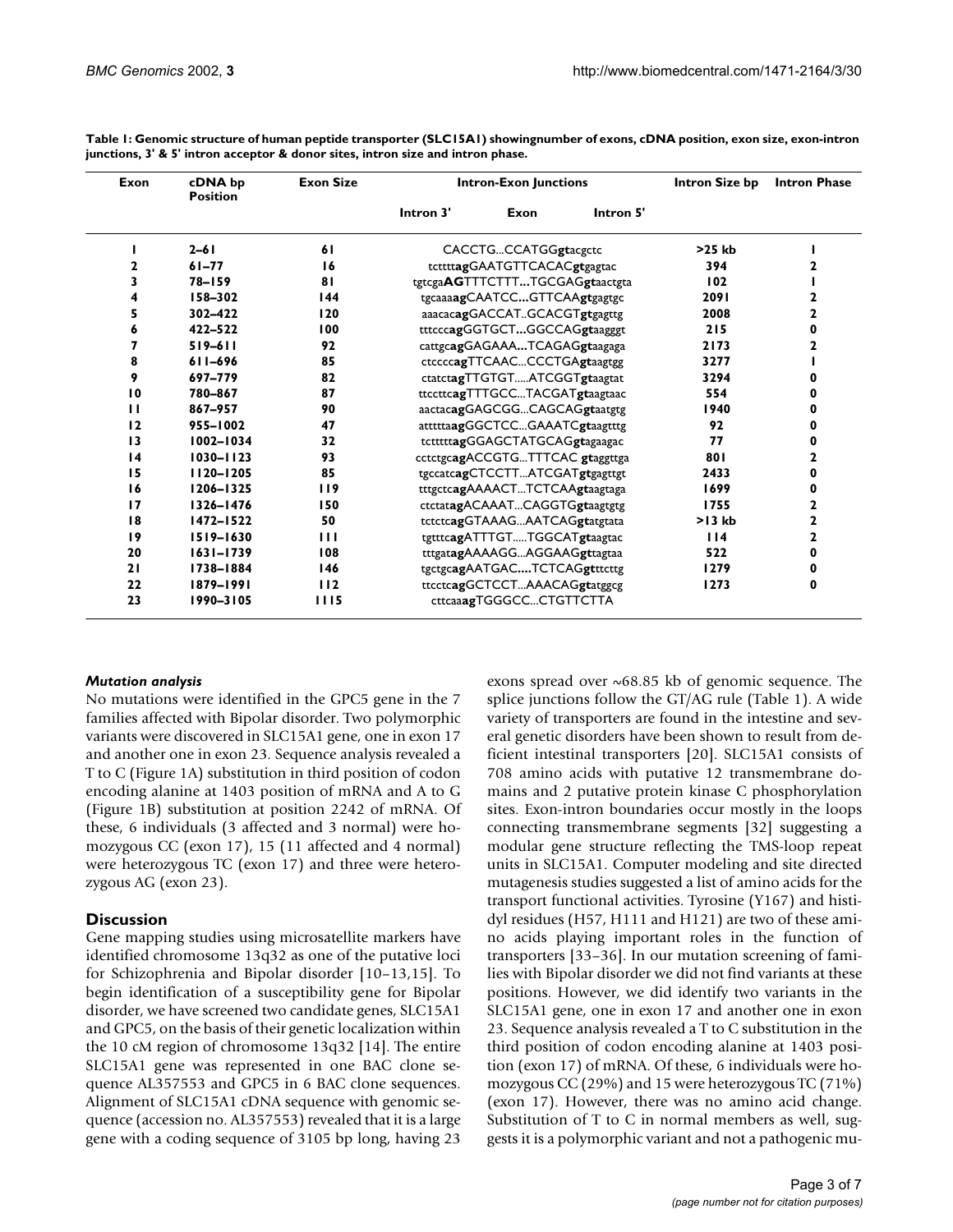| Exon                    | cDNA bp<br>position | <b>BAC</b> clone | <b>Intron-Exon Junctions</b>  |                              |                    | Intron phase | Exon size |
|-------------------------|---------------------|------------------|-------------------------------|------------------------------|--------------------|--------------|-----------|
|                         |                     |                  | Intron 3'<br>acceptor         | Exon                         | Intron 5'<br>donor |              |           |
|                         | I-I78               | AL138714         |                               | GACGGCGGGCAGgtaagggg         |                    |              | 177       |
| 2                       | 175-339             | AL138714         | gtgttccagGACCTGTTCAAGgtggatct |                              |                    |              | 164       |
| 3                       | 338-1044            | AC027429         |                               | tgttacagAAACCCGAACAGgtaagtag |                    | 0            | 706       |
| $\overline{\mathbf{4}}$ | $1033 - 1168$       | AC027429         |                               | tttaaaagGTAAATAAGAAAgtaagaca |                    |              | 135       |
| 5                       | 1169-1294           | AC027429         |                               | tcatttagAGAATTAAAAAGgtatttta |                    |              | 129       |
| 6                       | $1293 - 1415$       | AL162456         | cttgctagTTATACGTTCAGgtaagtcc  |                              |                    | 0            | 122       |
|                         | 1414–1576           | AL163537         |                               | acaattagTTGTTACAGACTgtaagtgt |                    |              | 162       |
| 8                       | 1576-2526           | AL157363         |                               | ctctacagGGATGCCTGGTGG        |                    |              | 950       |

**Table 2: Genomic structure of human glypican5 (GPC5) showing number of exons, cDNA position, BAC clones representing genomic sequence, exon-intron junctions, 3' & 5' intron acceptor & donor sites, intron phase and exon size.**

tation. In exon 23, the variation observed was an A to G substitution in the untranslated region at position 2242 of mRNA. Of these, eighteen were homozygous AA (86%) and three were heterozygous AG (14%). The variant in exon 17 was also found in the SNP database (NCBI SNP cluster ID rs1339067) although the population frequency was not reported. An association study of this variant in a large population will aid in understanding the potential role of the SLC15A1 gene in Bipolar disorder.

Alignment of the GPC5 cDNA with the working draft sequence revealed a genomic organization of 8 exons, which was represented in 6 BAC clone sequences (Table 2). The whole GPC5 gene is 2558 bp long and encodes 572 amino acids. The first two exons of the GPC5 gene are present in BAC clone accession number AL138714, exons 3,4,5 in AC027429, exon 6 in AL162456, exon 7 in AL163537 and exon 8 in AL157363 (Table 2). Most of the splice junctions follow the GT/AG rule. The exon structure was confirmed by comparing the cDNA with nucleotide contig NT\_009866. While we finished screening this gene for mutations, its genomic structure was published and confirms the presence of 8 exons with exon/intron boundaries following the AG/GT rule with a size of approximately 2 Mb [30]. No mutations or polymorphisms were identified in the GPC5 gene in the 7 families affected with Bipolar disorder decreasing the likelihood that this gene is involved in the etiology of Bipolar disorder. Several disorders have been reported due to mutations in glypican gene families [31,37] and interestingly due to deletion of region on chr.13 q32 [24,38]. It would be interesting to study the occurrence of Schizophrenia or other associated mental illnesses in individuals with these deletions. Mutation screening of the glypican genes in these patients might give clue to Schizophrenia susceptibility locus.

Absence of pathogenic mutations in the two genes GPC5 and SLC15A1 studied in seven families of Bipolar disorder



# **Figure 1**

Sequencing traces demonstrating polymorphic variants in exon 17(T $\rightarrow$ C) and exon 23 (A $\rightarrow$ G) of SLC15A1 gene. Exon 17 A: Homozygous CC, Exon 17 B: Heterozygous TC, Exon 23 A: Homozygous AA, Exon 23 B: Heterozygous AG.

suggests that these genes are presumably not involved in the susceptibility locus for Bipolar disorder in the families screened. However, due to the complex nature of these diseases, no definite conclusions can be drawn. We cannot rule out genetic heterogeneity for these genes and suggest studying more families. For example, the NOTCH 4 gene that is located on chromosome 6p21.3 confers susceptibility to Schizophrenia in the British population but not in the Japanese population [39]. Genetic heterogeneity is very common in hereditary deafness [40]; also the prevalence of mutations in the connexin 26 gene is a major cause of non-syndromic autosomal recessive deafness that varies in different populations [41].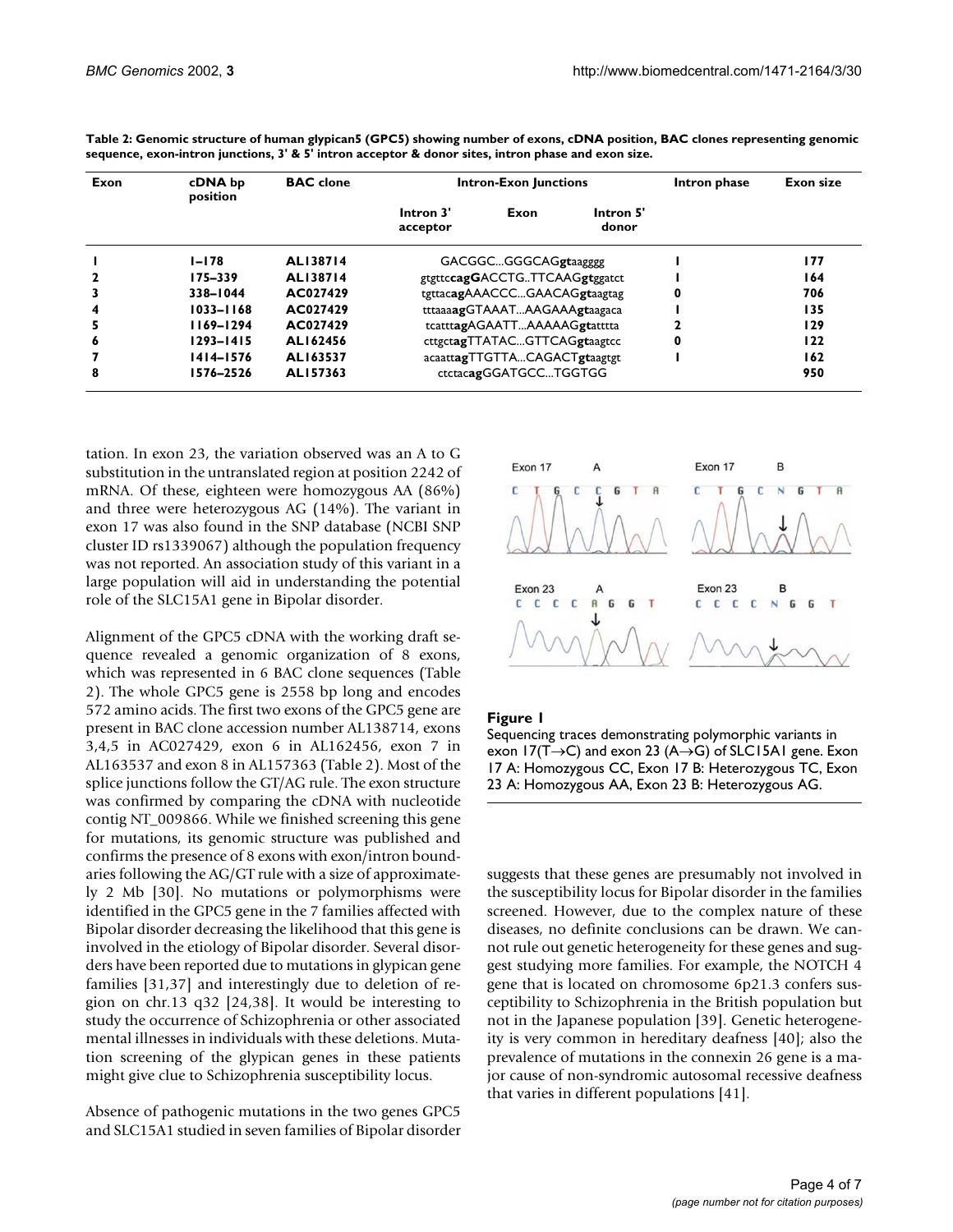| Exon | cDNA bp       | <b>Position</b> | <b>Forward Primer</b><br>Primer sequence $5' \rightarrow 3'$ | <b>Reverse Primer</b><br>Primer sequence $5' \rightarrow 3'$ | <b>Product Size bp</b> | <b>Annealing</b><br>Temp. |
|------|---------------|-----------------|--------------------------------------------------------------|--------------------------------------------------------------|------------------------|---------------------------|
| 2    | $61 - 77$     | P <sub>17</sub> | ccctctgaccaccctaaaaa                                         | tgaacccttaggggtaaaaca                                        | 191                    | 60                        |
| 3    | $78 - 159$    | ΡI              | tggggaaggattagtgtaggg                                        | aactttcccagccacgagt                                          | 498                    | 60                        |
| 4    | 158-302       |                 |                                                              |                                                              |                        |                           |
| 5    | $302 - 422$   | P <sub>2</sub>  | tgtggtggagtcaaaagtgg                                         | cctgaagacccagctcaatc                                         | 356                    | 60                        |
| 6    | 422-522       | P <sub>3</sub>  | gtcactatgccaggcccact                                         | gcctctgactcctggatgtg                                         | 258                    | 60                        |
| 7    | $519 - 611$   | P <sub>18</sub> | agtggattgatagccaaagtcatct                                    | aagacacggacttggcctta                                         | 200                    | 60                        |
| 8    | $611 - 696$   | P <sub>4</sub>  | tgtgaaagcaatacgtaattatcag                                    | ctactttttgttgccacttgttacat                                   | 295                    | 60                        |
| 9    | 697-779       | P <sub>16</sub> | tcaagagccatttctattcttcc                                      | gcatctctctaggccacagg                                         | 350                    | 48                        |
| 10   | 780-867       | P <sub>5</sub>  | tgaaatgtgcttccctgaca                                         | tcactgaccattttgtccatgt                                       | 254                    | 60                        |
| П    | 867-957       | <b>P6</b>       | acctcccagcttgcctcta                                          | tgaagtgagccttggtacctg                                        | 293                    | 60                        |
| 12   | 955-1002      | P7              | cagggtactgctttgtgcag                                         | tatcctctaggcgaggttgc                                         | 70 I                   | 60                        |
| 3    | $1002 - 1034$ |                 |                                                              |                                                              |                        |                           |
| 4    | $1030 - 1123$ |                 |                                                              |                                                              |                        |                           |
| 15   | $1124 - 1205$ | P8              | aagatggggagaggtgcttt                                         | gctccagggctcagtttaca                                         | 348                    | 60                        |
| 16   | $1206 - 1325$ | P <sub>9</sub>  | aggtctgtgattggcagctt                                         | gctggccttggcatttatac                                         | 379                    | 60                        |
| 17   | $1326 - 1476$ | P <sub>10</sub> | aaacctcatgacggtgtctg                                         | ttttggcctccagtatcaca                                         | 400                    | 60                        |
| 18   | $1472 - 1522$ | PH              | gcctccagagcccttctaat                                         | tcagccagccttacattgct                                         | 331                    | 60                        |
| 9    | $1519 - 1630$ | P <sub>12</sub> | gacattgtggcggaatctct                                         | gggagtattgcccaacttca                                         | 356                    | 60                        |
| 20   | $1631 - 1739$ |                 |                                                              |                                                              |                        |                           |
| 21   | 1738-1884     | P <sub>13</sub> | gtcccatcagcattttctgc                                         | ggtcaaactcaatttacctgttcg                                     | 292                    | 60                        |
| 22   | 1879-1991     | PI4             | ccatgatgaccatgaacagg                                         | cattgaggccacctgacttt                                         | 299                    | 60                        |
| 23   | $1993 - 2315$ | P <sub>15</sub> | ccaagaacatgtacgcacca                                         | aggctgaggcaggagaatta                                         | 540                    | 60                        |

#### <span id="page-4-0"></span>**Table 3: Human peptide transporter (SLC15A1) : PCR Primers and Annealing temperature**

<span id="page-4-1"></span>**Table 4: Human glypican5 (GPC5) : PCR Primers and Annealing temperature**

| Exon | cDNA U66033   |                         | Forward Primer $5' \rightarrow 3'$ Reverse Primer $5' \rightarrow 3'$ | <b>Product Size</b> | Annealing<br>Temperature |
|------|---------------|-------------------------|-----------------------------------------------------------------------|---------------------|--------------------------|
|      | $I - I$ 78    | cgctgtgtcttccacgtct     | ctacccgcaccaagcatc                                                    | 410                 | 60 (5%DMSO)              |
|      | $175 - 339$   | gtgcaggactggtcataacg    | gtttccccaatccaactcag                                                  | 455                 | 60                       |
|      | 338-1044      | agcagatggacggtgttagc    | caagaagtcagactgaaaatgtg                                               | 797                 | 60 (DT)                  |
| 4    | $1033 - 1168$ | gcataccacataaatgtccatga | ggcttactttcttttctctttctgg                                             | 408                 | 60                       |
|      | $1169 - 1294$ | ttgatggcctttattgtgga    | tcaggttttgttgttcttttcc                                                | 352                 | 48                       |
| 6    | $1293 - 1415$ | gaggaaattccgacctcaaa    | cactgcatattgactgcatcc                                                 | 401                 | 60                       |
|      | $1414 - 1576$ | ccatttccaattcctcttgc    | tgtaagactttgcccgctatt                                                 | 466                 | 60                       |

Considering the complex nature of the disease and the supportive evidence of linkage to chromosome 13q32 [13,15] it would be worth while to continue further studies to find out Schizophrenia susceptibility genes at this critical region. As the human genome reference sequence is nearing completion, the analysis of genetic variation is becoming important. Our plans are to annotate all the genes for a 10-mega base region on chromosome 13 and develop a high density SNP map. Aim is to identify variants in the critical region, to predict haplotypes from numerous variants observed and perform mutation analysis by direct sequencing with the ultimate objective of identifying specific sequence/haplotype associated with the disease phenotype.

# **Methods**

# *Study Subjects*

A total of 7 nuclear families (n-20) affected with Bipolar disorder were selected. The seven families consist of five normal parents, five affected parents, seven affected patients, one normal sib and two affected members. These families were selected from four known pedigree series with evidence of linkage to chromosome 13q32[15].

# *Genomic structure determination*

[The genomic structures of SLC15A1 \(accession number](http://www.ncbi.nlm.nih.gov/) U21936) and GPC5 (accession number U66033) were determined by direct comparison of their full-length cDNA [with the sequence of human chromosome 13 genomic](http://www.ncbi.nlm.nih.gov/)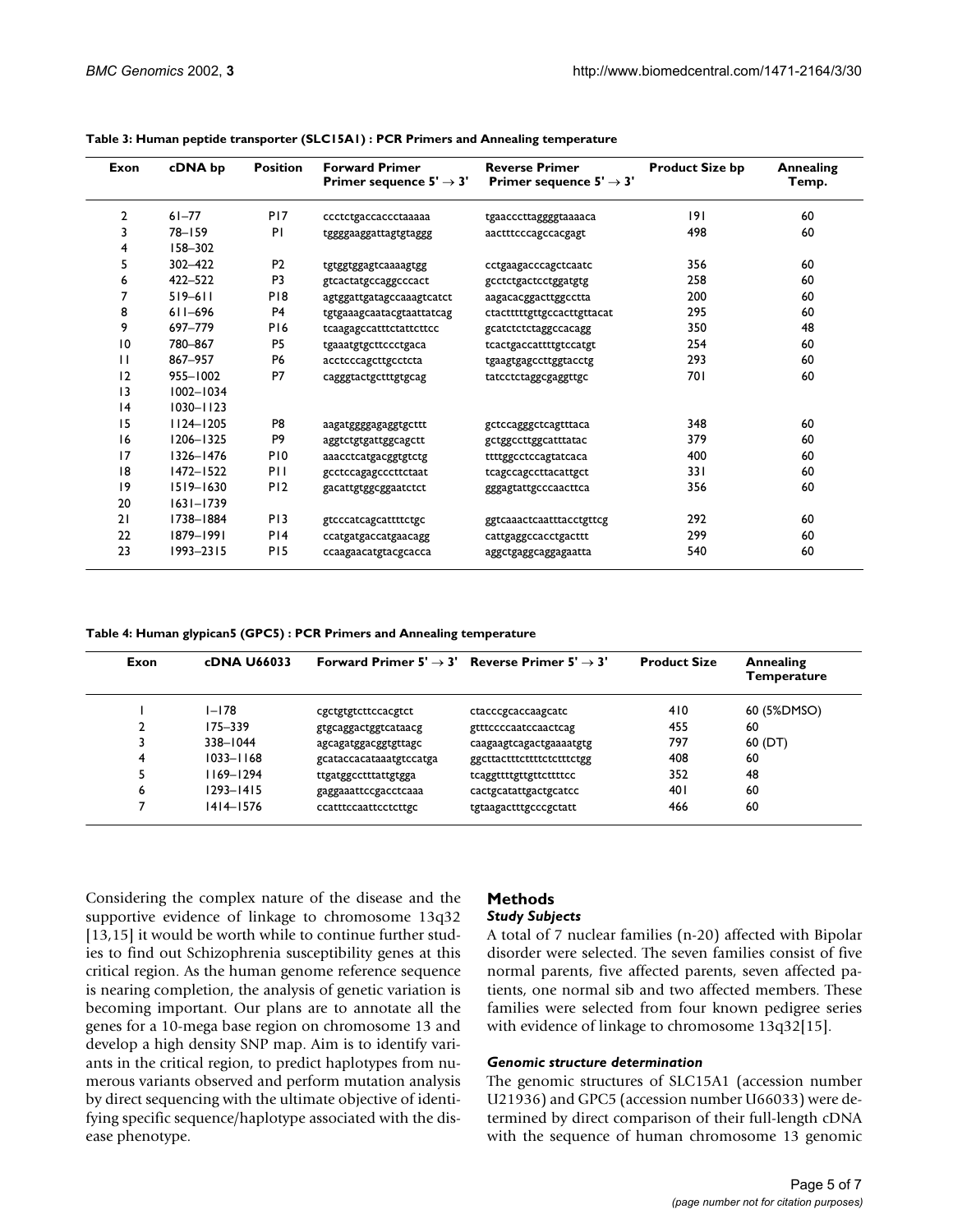[clones retrieved from the GenBank htgs database http://](http://www.ncbi.nlm.nih.gov/) www.ncbi.nlm.nih.gov/ by BLASTN searching. Intronic oligonucleotide primer pairs flanking the coding fragments were designed for both the genes using program [primer 3](http://www.ncbi.nlm.nih.gov/) [http://www.genome.wi.mit.edu/cgi-bin/primer/](http://www.genome.wi.mit.edu/cgi-bin/primer/primer3.cgi) [primer3.cgi using the genomic sequences of SLC15A1 and](http://www.genome.wi.mit.edu/cgi-bin/primer/primer3.cgi) GPC5 gene respectively.

# *Mutation analysis*

Mutation screening of the coding region of the genes for sequence variants was performed by PCR amplification of 20 samples of 7 BP families and a control sample. Each sample was analyzed for exon 2–23 of the SLC15A1 gene (Table [3](#page-4-0)) and 7 coding fragments of the GPC5 gene (Table [4\)](#page-4-1). Twenty two fragments of the SLC15A1 gene were amplified in eighteen reactions P1-P18 (Table [3\)](#page-4-0). PCR reactions were carried out under the standard PCR conditions. In brief each 50-ul reaction contained 50 ng of genomic DNA, 20 pmole of each primer, 1 unit of AmpliTaq Gold DNA polymerase, 5 ul of 10 X buffer, 2.5 ul of 2.5 mM of MgCl2 & 2.5 mM of dNTPs. Amplification conditions were 94°C/ 12 min, 45 cycles of 94°C/30 s, 60°C/ 30 s, 70°C/ 90 s followed by final extension step of 70°C/ 5 min. Sequences of the primers and annealing temperature of each amplification are given in Tables [3](#page-4-0) &[4](#page-4-1). PCR products were analyzed using 2% agarose gel electrophoresis and purified by 96 well Qia Quick PCR purification kit (Qiagen). Sequencing of each exon except exon 3 of GPC5 was performed using BODIPY dye primer chemistry [42] on an ABI 3700 DNA sequencer (Applied Biosystems, Foster City, CA, USA). Exon 3 of GPC 5 was sequenced with ABI Big Dye terminator chemistry. The obtained sequences were compared with the corresponding control gene sequences using SEQUENCHER software (Gene codes corporation, Ann Arbor, MI, USA).

# **List of abbreviations**

Human peptide transporter: SLC15A1

Human Glypican5: GPC5

# **Authors' contributions**

MM carried out mutation screening of the candidate genes and drafted the manuscript. SLC participated in the development of  $\sim$ 15 Mb map region on human chromosome 13q32. CYL & Author 4, SD Participated in initial genotyping of the families. JAB did the statistical analysis to select the pedigrees. ESG and RAG are PI and CO PI of the project and participated in its design and coordination.

# **Addendum**

While screening an additional three families, and reanalysis of our previous families we noted two variants in exon three: One was A155V (C>T) and second was R223C (C>T). Of the 23 subjects studied, 5 (3 affected and 2 normal) were heterozygous Ala/Val. 1 (affected) homozygous Val/Val and 17 (13 affected and 4 normal) were homozygous Ala/Ala. The second variant R223C was observed in 2 (1 affected and 1 normal) subjects, both were heterozygous Arg/Cys, 16 affected and 5 normal subjects were homozygous Arg/Arg and none were Cys/Cys homozygous. An association study of the variants detected in GPC5 and SLC15A1 genes in a large gene population will aid in understanding the potential role of these genes in Bipolar disorders.

# **Acknowledgements**

This work was supported by a grant from 1 R01 MH65560-01.

### **References**

- Levinson DF, Holmans P, Straub RE, Owen MJ, Wildenauer DB, Gejman PV, Pulver AE, Laurent C, Kendler KS, Walsh D, Norton N, Williams NM, Schwab SG, Lerer B, Mowry BJ, Sanders AR, Antonarakis SE, Blouin JL, DeLeuze JF and Mallet J **[Multicenter linkage study of](http://www.ncbi.nlm.nih.gov/entrez/query.fcgi?cmd=Retrieve&db=PubMed&dopt=Abstract&list_uids=10.1086/303041) Schizophrenia candidate regions on chromosomes 5q, 6q, [10p, and 13q: Schizophrenia linkage collaborative group III.](http://www.ncbi.nlm.nih.gov/entrez/query.fcgi?cmd=Retrieve&db=PubMed&dopt=Abstract&list_uids=10.1086/303041)** *Am J Hum Genet* 2000, **67:**652-663
- 2. Riley BP and McGuffin P **[Linkage and associated studies of Schiz](http://www.ncbi.nlm.nih.gov/entrez/query.fcgi?cmd=Retrieve&db=PubMed&dopt=Abstract&list_uids=10.1002/(SICI)1096-8628(200021)97:1<23::AID-AJMG5>3.0.CO;2-K)[ophrenia.](http://www.ncbi.nlm.nih.gov/entrez/query.fcgi?cmd=Retrieve&db=PubMed&dopt=Abstract&list_uids=10.1002/(SICI)1096-8628(200021)97:1<23::AID-AJMG5>3.0.CO;2-K)** *Am J Med Genet* 2000, **97:**23-44
- 3. Baron M **[Genetics of Schizophrenia and the New Millenium:](http://www.ncbi.nlm.nih.gov/entrez/query.fcgi?cmd=Retrieve&db=PubMed&dopt=Abstract&list_uids=10.1086/318212) [Progress and Pitfalls.](http://www.ncbi.nlm.nih.gov/entrez/query.fcgi?cmd=Retrieve&db=PubMed&dopt=Abstract&list_uids=10.1086/318212)** *Am J Med Genet* 2001, **68:**299-312
- 4. Gurling H, Kalsi G, Brynjolfson J, Sigmundsson T, Sherrington R, Mankoo B, Read T, Murphy PBE, McQuillin A, Petursson H and Curtis D **[Genomewide genetic linkage analysis confirms the pres](http://www.ncbi.nlm.nih.gov/entrez/query.fcgi?cmd=Retrieve&db=PubMed&dopt=Abstract&list_uids=10.1086/318788)ence of susceptibility loci for Schizophrenia, on chromosomes 1q32.2, 5q33.2, and 8q21-22 and provides support for [linkage to Schizophrenia, on chromosomes 11q23.3-24 and](http://www.ncbi.nlm.nih.gov/entrez/query.fcgi?cmd=Retrieve&db=PubMed&dopt=Abstract&list_uids=10.1086/318788) [20q12.1-11.23.](http://www.ncbi.nlm.nih.gov/entrez/query.fcgi?cmd=Retrieve&db=PubMed&dopt=Abstract&list_uids=10.1086/318788)** *Am J Hum Genet* 2001, **68:**661-673
- 5. Thaker G and Carpenter JW **[Advances in Schizophrenia.](http://www.ncbi.nlm.nih.gov/entrez/query.fcgi?cmd=Retrieve&db=PubMed&dopt=Abstract&list_uids=10.1038/89040)** *Nature Medicine* 2001, **7:**667-671
- 6. Waterworth DM, Bassett AS and Brzustowicz LM **[Recent advances](http://www.ncbi.nlm.nih.gov/entrez/query.fcgi?cmd=Retrieve&db=PubMed&dopt=Abstract&list_uids=11915947) [in the genetics of Schizophrenia.](http://www.ncbi.nlm.nih.gov/entrez/query.fcgi?cmd=Retrieve&db=PubMed&dopt=Abstract&list_uids=11915947)** *CMLS* 2002, **59:**331-348
- 7. Williams J, Spurlock G, Holmans P, Mant R, Murphy K, Jones Lea, Cardno A, Asherson P, Blackwood D, Muir W, Meszaros K, Aschauer H and al MJe **[A meta-analysis and transmission disequilibrium](http://www.ncbi.nlm.nih.gov/entrez/query.fcgi?cmd=Retrieve&db=PubMed&dopt=Abstract&list_uids=10.1038/sj.mp.4000376) [study of association between the dopamine D3 receptor](http://www.ncbi.nlm.nih.gov/entrez/query.fcgi?cmd=Retrieve&db=PubMed&dopt=Abstract&list_uids=10.1038/sj.mp.4000376) [gene and Schizophrenia.](http://www.ncbi.nlm.nih.gov/entrez/query.fcgi?cmd=Retrieve&db=PubMed&dopt=Abstract&list_uids=10.1038/sj.mp.4000376)** *Mol Psychiatry* 1998, **3:**141-149
- 8. Dubertret C, Gorwood P, Ades J, Feingold J, Schwartz JC and Sokoloff P **[Meta-analysis of DRD3 gene and Schizophrenia:](http://www.ncbi.nlm.nih.gov/entrez/query.fcgi?cmd=Retrieve&db=PubMed&dopt=Abstract&list_uids=10.1002/(SICI)1096-8628(19980710)81:4<318::AID-AJMG8>3.0.CO;2-P) [ethnic heterogeneity and significant association in Cauca](http://www.ncbi.nlm.nih.gov/entrez/query.fcgi?cmd=Retrieve&db=PubMed&dopt=Abstract&list_uids=10.1002/(SICI)1096-8628(19980710)81:4<318::AID-AJMG8>3.0.CO;2-P)[sians.](http://www.ncbi.nlm.nih.gov/entrez/query.fcgi?cmd=Retrieve&db=PubMed&dopt=Abstract&list_uids=10.1002/(SICI)1096-8628(19980710)81:4<318::AID-AJMG8>3.0.CO;2-P)** *Am J Med Genet* 1998, **81:**318-322
- 9. Zubenko G, Hughes H, Stiffler J, Zubenko W and BB K **[Genome](http://www.ncbi.nlm.nih.gov/entrez/query.fcgi?cmd=Retrieve&db=PubMed&dopt=Abstract&list_uids=10.1002/ajmg.10381) [survey for susceptibility loci for recurrent, early-onset major](http://www.ncbi.nlm.nih.gov/entrez/query.fcgi?cmd=Retrieve&db=PubMed&dopt=Abstract&list_uids=10.1002/ajmg.10381) [depression: Results at 10 cM resolution.](http://www.ncbi.nlm.nih.gov/entrez/query.fcgi?cmd=Retrieve&db=PubMed&dopt=Abstract&list_uids=10.1002/ajmg.10381)** *Am J Med Genet* 2002, **114:**413-422
- 10. Blouin JL, Dombroski BA, Nath SK, Lasseter VK, Wolyniec PS, Nestadt G, Thornquist M, Ullrich G, McGrath J, Kasch L, Lamacz M, Thomas MG, Gehrig C, Radhakrishna U, Snyder SE, Balk KG, Neufeld K, Swartz KL, DeMarchi N, Papadimitriou GN, Dikeos DG, Stefanis CN, Chakravarti A, Childs B and Pulver AE **[Schizophrenia susceptibil](http://www.ncbi.nlm.nih.gov/entrez/query.fcgi?cmd=Retrieve&db=PubMed&dopt=Abstract&list_uids=10.1038/1734)[ity loci on chromosomes 13q32 and 8p21.](http://www.ncbi.nlm.nih.gov/entrez/query.fcgi?cmd=Retrieve&db=PubMed&dopt=Abstract&list_uids=10.1038/1734)** *Nat Genet* 1998, **20:**70-73
- 11. Brzustowicz LM, Honer WG, Chow EW, Little D, Hogan J, Hodgkinson K and Bassett AS **[Linkage of familial Schizophrenia to chro](http://www.ncbi.nlm.nih.gov/entrez/query.fcgi?cmd=Retrieve&db=PubMed&dopt=Abstract&list_uids=10.1086/302579)[mosome 13q32.](http://www.ncbi.nlm.nih.gov/entrez/query.fcgi?cmd=Retrieve&db=PubMed&dopt=Abstract&list_uids=10.1086/302579)** *Am J Hum Genet* 1999, **65:**1096-1103
- 12. Detera-Wadleigh SD, Badner JA, Berrettini WH, Yoshikawa T, Goldin LR, Turner G, Rollins DY, Moses T, Sanders AR, Karkera JD, Esterling LE, Zeng J, Ferraro TN, Guroff JJ, Kazuba D, Maxwell ME, Nurnberger JI Jr and Gershon ES **[A high-density genome scan de](http://www.ncbi.nlm.nih.gov/entrez/query.fcgi?cmd=Retrieve&db=PubMed&dopt=Abstract&list_uids=21907)[tects evidence for a Bipolar-disorder susceptibility locus on](http://www.ncbi.nlm.nih.gov/entrez/query.fcgi?cmd=Retrieve&db=PubMed&dopt=Abstract&list_uids=21907) [13q32 and other potential loci on 1q32 and 18p11.2.](http://www.ncbi.nlm.nih.gov/entrez/query.fcgi?cmd=Retrieve&db=PubMed&dopt=Abstract&list_uids=21907)** *Proc Natl Acad Sci U S A* 1999, **96:**5604-5609
- 13. Badner JA and Gershon ES **[Meta analysis of whole-genome link](http://www.ncbi.nlm.nih.gov/entrez/query.fcgi?cmd=Retrieve&db=PubMed&dopt=Abstract&list_uids=10.1038/sj.mp.4001012)[age scans of Bipolar disorder and Schizophrenia.](http://www.ncbi.nlm.nih.gov/entrez/query.fcgi?cmd=Retrieve&db=PubMed&dopt=Abstract&list_uids=10.1038/sj.mp.4001012)** *Mol Psychiatry* 2002, **7:**405-411